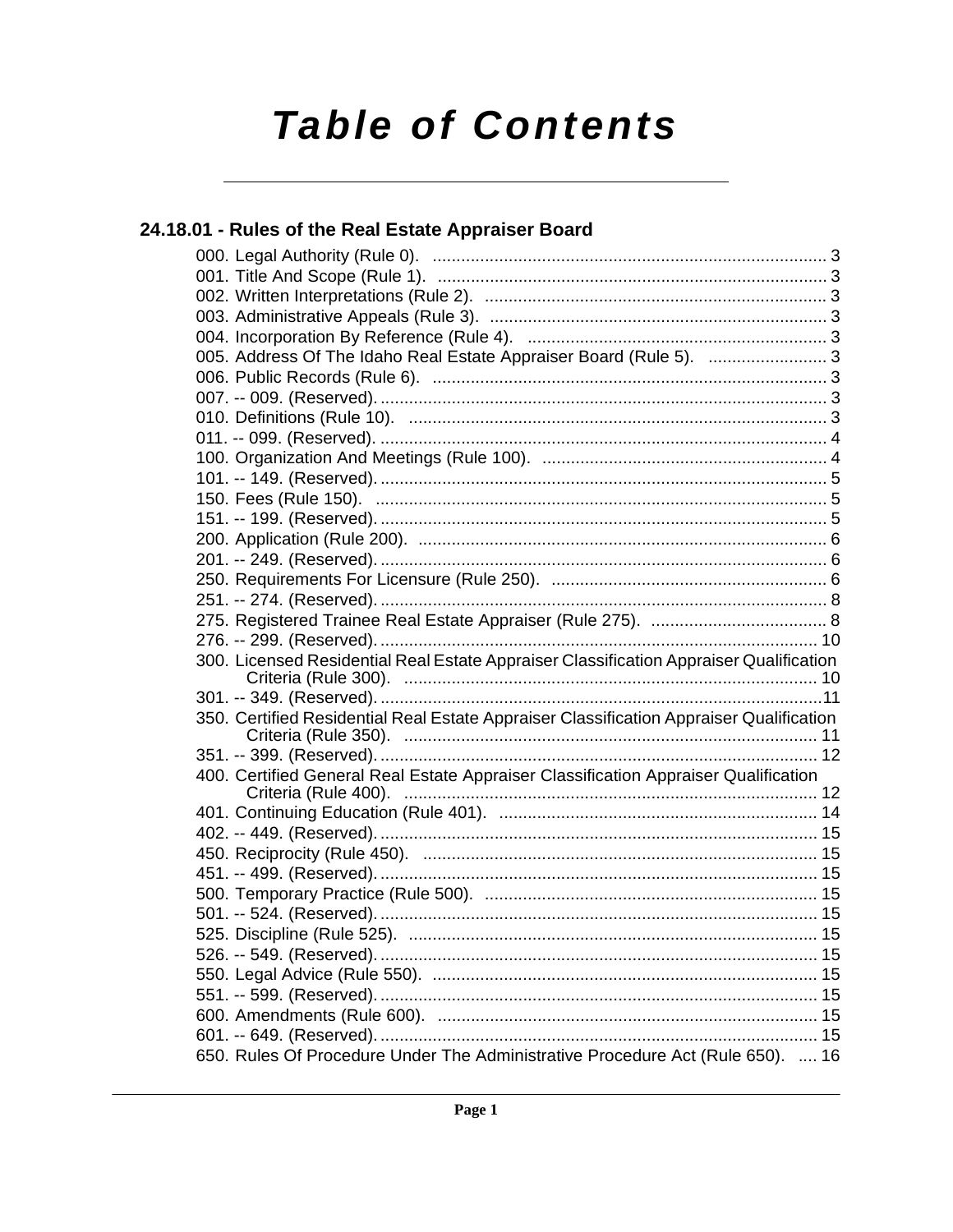### Table of Contents (cont'd)

| 700. Uniform Standards Of Professional Appraisal Practice/Code Of Ethics |  |
|--------------------------------------------------------------------------|--|
|                                                                          |  |
|                                                                          |  |
|                                                                          |  |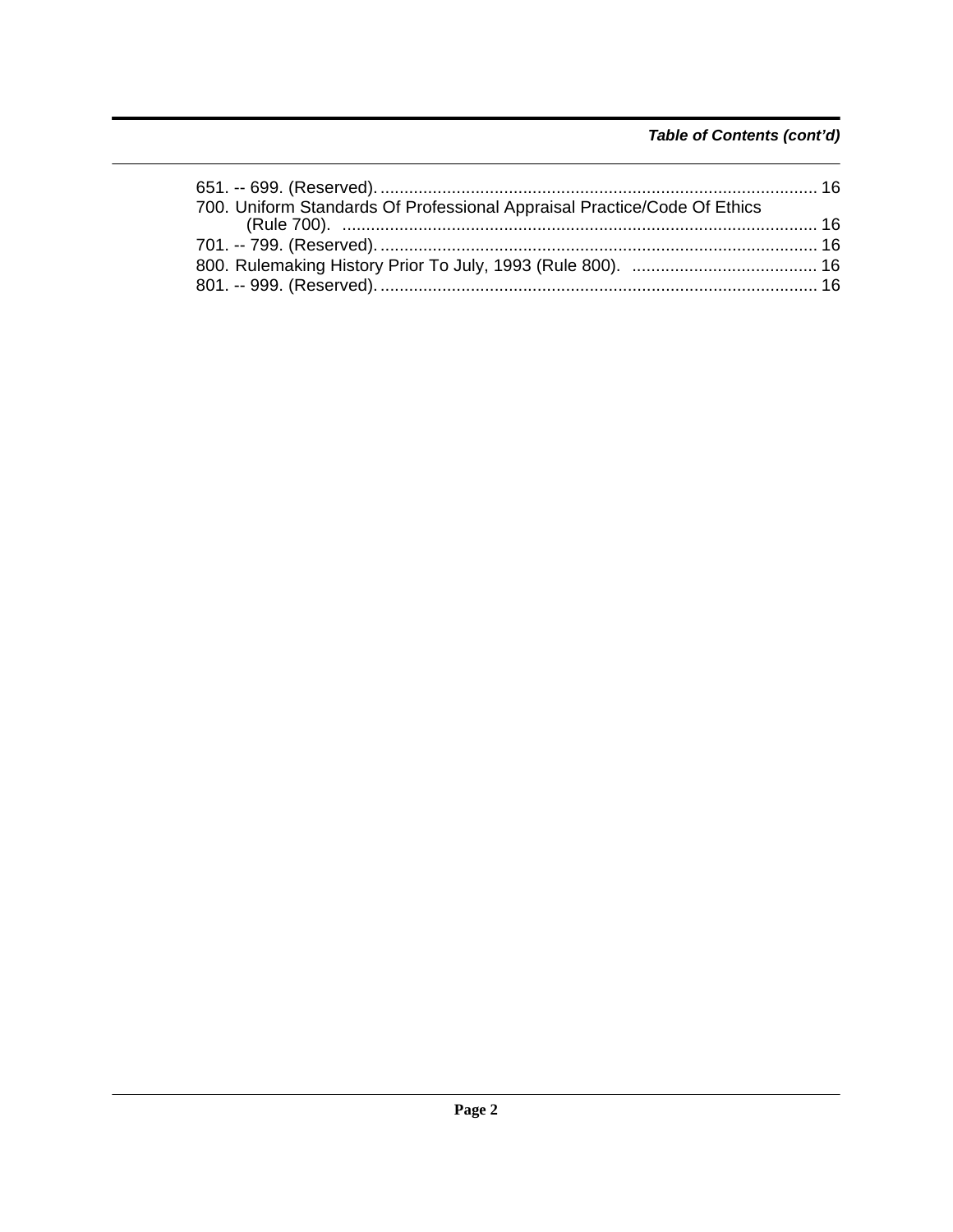#### **IDAPA 24 TITLE 18 CHAPTER 01**

### **24.18.01 - RULES OF THE REAL ESTATE APPRAISER BOARD**

#### <span id="page-2-1"></span><span id="page-2-0"></span>**000. LEGAL AUTHORITY (RULE 0).**

These rules are hereby prescribed and established pursuant to the authority vested in the Real Estate Appraiser Board by the provisions of Section 54-4106, Idaho Code. (7-1-93)

#### <span id="page-2-2"></span>**001. TITLE AND SCOPE (RULE 1).**

These rules shall be cited as IDAPA 24.18.01, "Rules of the Real Estate Appraiser Board." (7-1-97)

#### <span id="page-2-3"></span>**002. WRITTEN INTERPRETATIONS (RULE 2).**

The board may have written statements that pertain to the interpretation of the rules of this chapter. Such interpretations, if any, are available for public inspection and copying at cost in the main office of the Bureau of Occupational Licenses. (3-13-02) Occupational Licenses.

#### <span id="page-2-4"></span>**003. ADMINISTRATIVE APPEALS (RULE 3).**

Administrative appeals shall be governed by the Administrative Procedure Act, Title 67, Chapter 52, Idaho Code. (3-13-02)

<span id="page-2-5"></span>**004. INCORPORATION BY REFERENCE (RULE 4).**

The document titled "Uniform Standards of Professional Appraisal Practice (USPAP)," 2010-2011 Edition published by the Appraisal Foundation and effective April 3, 2009 as referenced in Subsection 700, is herein incorporated by reference and is available for review at the Board's office and may be purchased from the Appraisal Foundation.

(3-29-10)

#### <span id="page-2-6"></span>**005. ADDRESS OF THE IDAHO REAL ESTATE APPRAISER BOARD (RULE 5).**

[The office of the Real Estate Appraiser Board is located within the Bureau of Occupational Licenses, Owyhee Plaza,](mailto:rea@ibol.idaho.gov)  1109 Main Street, Suite 220, Boise, Idaho 83702-5642. The phone number of the Board is (208) 334-3233. The Board's FAX number is (208) 334-3945. The Board's e-mail address is rea@ibol.idaho.gov. The Board's official web [site address can be found at](mailto:rea@ibol.idaho.gov) [http://ibol.idaho.gov. \(3-29-10\)](http://ibol.idaho.gov)

#### <span id="page-2-7"></span>**006. PUBLIC RECORDS (RULE 6).**

The records associated with the Real Estate Appraiser Board are subject to the provisions of the Idaho Public Records Act, Title 9, Chapter 3, Idaho Code. (3-13-02)

#### <span id="page-2-8"></span>**007. -- 009. (RESERVED).**

#### <span id="page-2-14"></span><span id="page-2-9"></span>**010. DEFINITIONS (RULE 10).**

The definitions numbered one through sixteen (1-16), appearing at Section 54-4104, Idaho Code are incorporated herein by reference as if set forth in full. (3-29-10) herein by reference as if set forth in full.

<span id="page-2-10"></span>**01.** Advisory Committee. A committee of state certified or licensed real estate appraisers appointed by the board to provide technical assistance relating to real estate appraisal standards and real estate appraiser experience, education and examination requirements that are appropriate for each classification of state certified or licensed real estate appraiser. (7-1-93)

<span id="page-2-11"></span>**02. Appraisal Foundation**. The Appraisal Foundation means the Appraisal Foundation established on November 30, 1987, as a not-for-profit corporation under the laws of Illinois. (7-1-97)

<span id="page-2-13"></span>**03. Appraiser Qualifications Board**. Appraiser Qualifications Board of the Appraisal Foundation establishes the qualifications criteria for licensing, certification and recertification of appraisers. (7-1-97)

<span id="page-2-12"></span>**04. Appraisal Standards Board**. The Appraisal Standards Board of the Appraisal Foundation develops, publishes, interprets and amends the Uniform Standards of Professional Appraisal Practice (USPAP) on behalf of appraisers and users of appraisal services. (7-1-97) behalf of appraisers and users of appraisal services.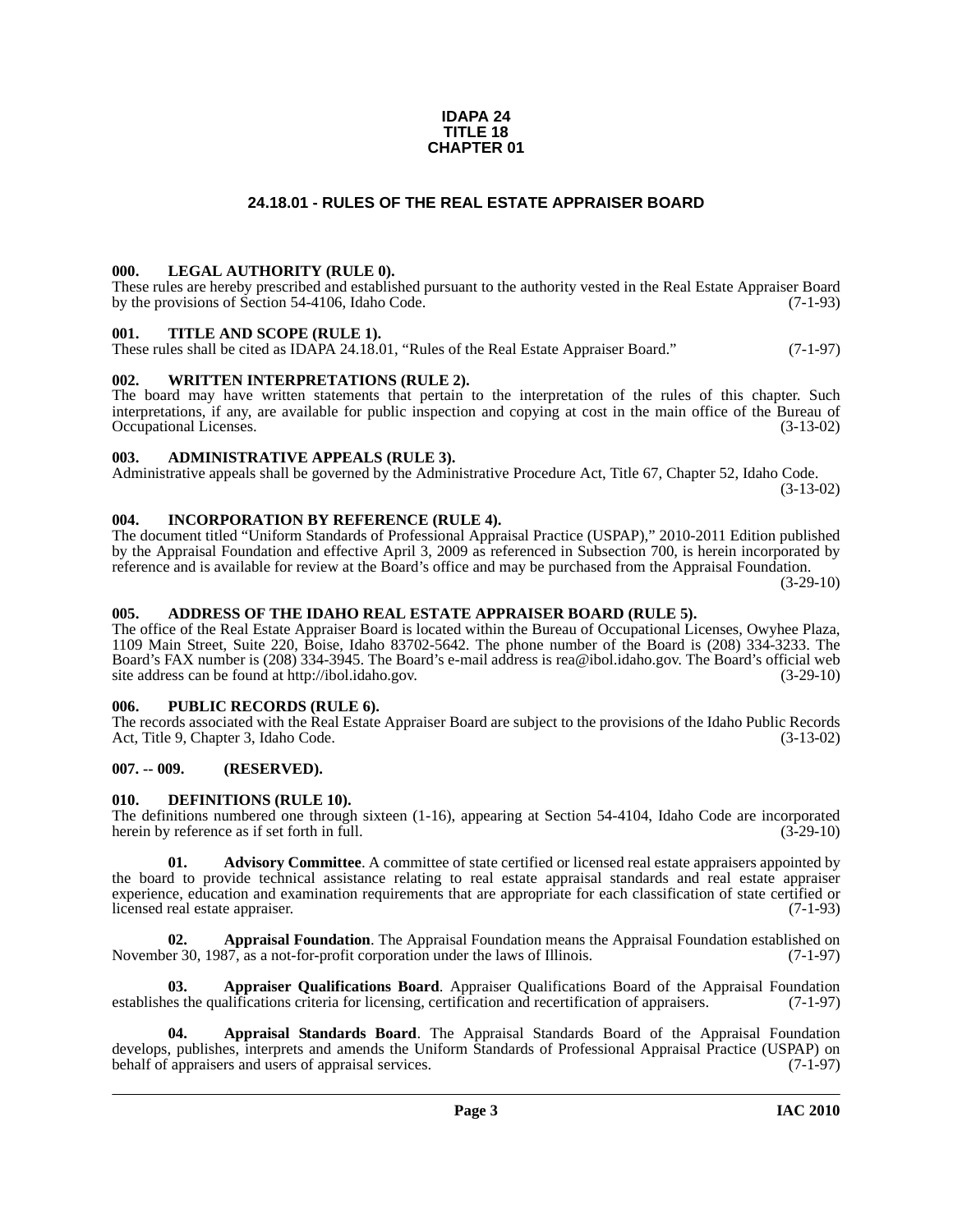<span id="page-3-3"></span>**05. Bureau**. The Bureau means the Bureau of Occupational Licenses, as prescribed in Sections 54-4106(2)(a) and 67-2601, Idaho Code. (3-13-02)

<span id="page-3-4"></span>**06. Chief**. The Bureau Chief of the Bureau of Occupational Licenses as established by Section 67- 2602, Idaho Code. (7-1-93)

<span id="page-3-5"></span>**07.** Classroom Hour. Fifty (50) minutes out of each sixty (60) minute hour in a setting that is a face-toface exchange of ideas and may include on-line virtual classrooms that allows real time interaction between the instructor and students. (3-29-10)

<span id="page-3-6"></span>**08. Field Real Estate Appraisal Experience**. Personal inspections of real property, assembly and analysis of relevant facts, and by the use of reason and the exercise of judgement, formation of objective opinions as to the market or other value of such properties or interests therein and preparation of written appraisal reports or other memoranda showing data, reasoning, and conclusion. Professional responsibility for the valuation function is essential. (4-6-05)  $\epsilon$  essential. (4-6-05)

<span id="page-3-7"></span>**09. FIRREA**. Title XI, Financial Institutions Reform, Recovery and Enforcement Act of 1989 was designed to ensure that more reliable appraisals are rendered in connection with federally related transactions.

(7-1-93)

<span id="page-3-8"></span>**10. Nationally Recognized Appraisal Organization**. An appraisal organization which is a sponsor of The Appraisal Foundation.

<span id="page-3-11"></span>**11. Real Estate**. In addition to the previous definition in Section 54-4104(11), Idaho Code, will also identified parcel or tract of land, including improvements, if any. (3-29-10) mean an identified parcel or tract of land, including improvements, if any.

<span id="page-3-12"></span>**12. Real Property**. In addition to the previous definition in Section 54-4104(11), Idaho Code, will also e or more defined interests, benefits, or rights inherent in the ownership of real estate. (3-29-10) mean one or more defined interests, benefits, or rights inherent in the ownership of real estate.

<span id="page-3-13"></span>**13. Residential Unit**. Real estate with a current highest and best use of a residential nature. A residential unit includes a kitchen and a bathroom. (3-29-10)

<span id="page-3-14"></span>**14. Specialized Appraisal Services**. Services which include situations in which an appraiser is employed or retained to provide appraisal services that do not fall within the defined term "appraisal assignments." Specialized appraisal services relate to the employer's or client's individual needs or investment objectives and commonly include specialized marketing and financing studies as well as analysis, opinions, and conclusions rendered in connection with activities such as real estate brokerage, mortgage banking, and real estate counseling, including real estate tax counseling. (7-1-97)

<span id="page-3-15"></span>**15. Uniform Standards of Professional Appraisal Practice or USPAP**. Those uniform standards adopted by the Appraisal Foundation's Appraisal Standards Board. These standards may be altered, amended, interpreted, supplemented, or repealed by the Appraisal Standards Board (ASB) from time to time. (3-13-02)

<span id="page-3-16"></span>**16. USPAP Course**. For the purposes of licensure and license renewal, any reference to the approved USPAP course shall mean the National USPAP Course provided by Appraisal Qualifications Board Certified USPAP Instructors and Educational Providers. (4-6-05)

#### <span id="page-3-0"></span>**011. -- 099. (RESERVED).**

#### <span id="page-3-9"></span><span id="page-3-1"></span>**100. ORGANIZATION AND MEETINGS (RULE 100).**

**01. Board Name**. In accordance with Idaho Statutes, the name of this Board shall be the Idaho Real Estate Appraiser Board, hereafter called the Board. Whenever reference is made to "Law," the same shall refer to the Laws of the state of Idaho.

<span id="page-3-10"></span><span id="page-3-2"></span>**02. Organization of Board**. At the first meeting of each year, the Board shall organize and elect from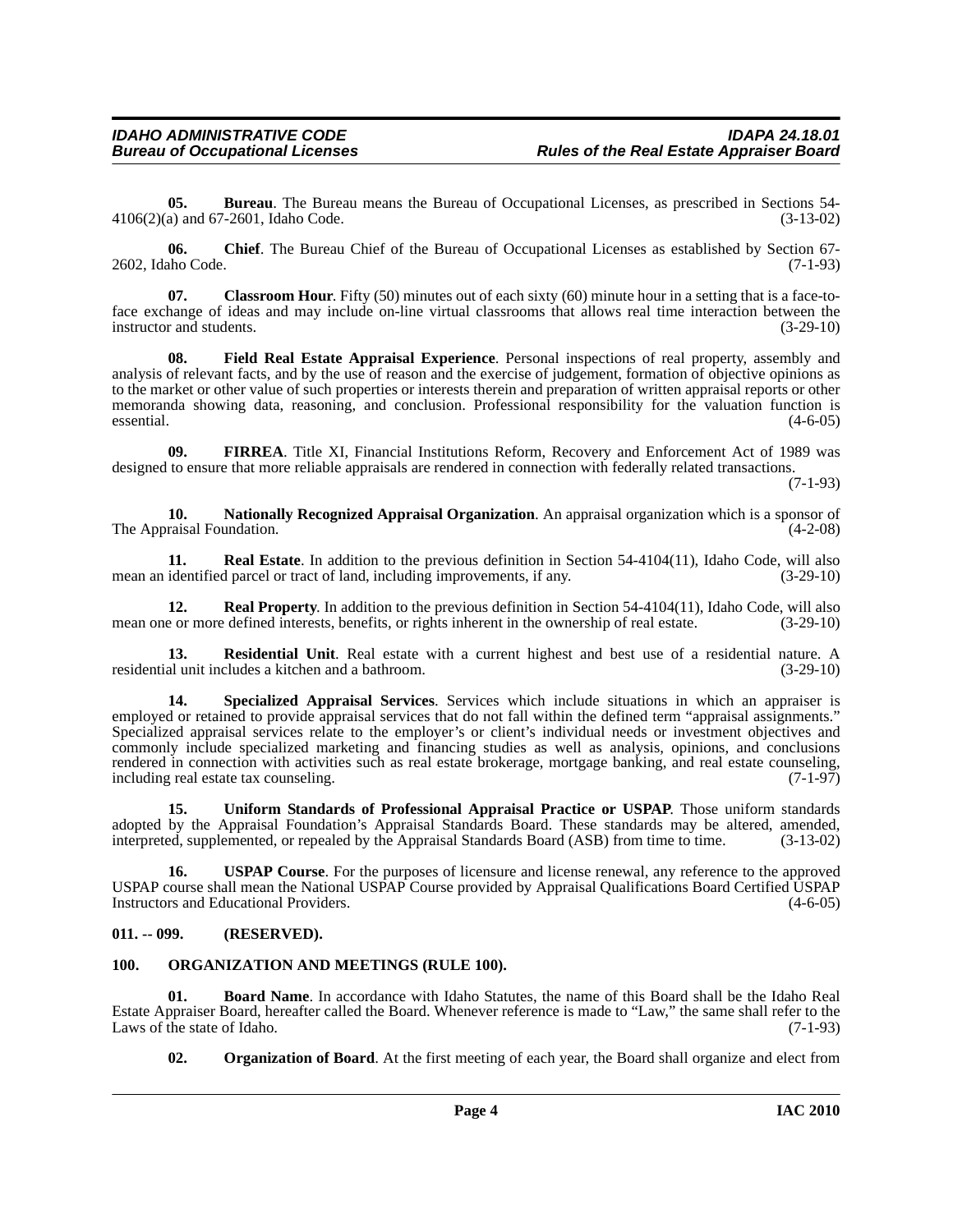its members a Chairman and Vice Chairman who shall assume the duties of their respective offices immediately upon such selection.

#### <span id="page-4-4"></span>**03. Board Members and Duties**. (7-1-93)

**a.** Chairman - The Chairman shall be a voting member of the Board, and when present preside at all meetings, appoint with the consent of the Board all committees, and shall otherwise perform all duties pertaining to the office of Chairman. The Chairman shall be an ex-officio member of all committees. (7-1-93)

**b.** Vice-Chairman - The Vice Chairman shall, in the absence or incapacity of the Chairman, exercise the duties and possess all the powers of the Chairman. (7-1-93)

**04. Meetings**. The Board shall meet at least four (4) times annually and at such other times as requested by the Board or its chairman. (7-1-93)

**05.** Quorum. A quorum shall be three (3) board members. A majority vote of the quorum present shall dered the action of the Board as a whole. (4-11-06) be considered the action of the Board as a whole.

#### <span id="page-4-0"></span>**101. -- 149. (RESERVED).**

#### <span id="page-4-6"></span><span id="page-4-1"></span>**150. FEES (RULE 150).**

Fees are established in accord with Section 54-4113, Idaho Code as follows: (7-1-93)

| 01. |  | <b>Application.</b> Application fee for License - two hundred fifty dollars (\$250). |  |  |  | $(4-11-06)$ |
|-----|--|--------------------------------------------------------------------------------------|--|--|--|-------------|
|-----|--|--------------------------------------------------------------------------------------|--|--|--|-------------|

<span id="page-4-10"></span><span id="page-4-9"></span>**02. Original License**. Original License - one hundred twenty-five dollars (\$125<sup>\*</sup>). (4-11-06)

<span id="page-4-12"></span>**03.** License Renewal. License renewal - three hundred fifty dollars (\$350\*). (3-29-10)

**04.** Reinstatement. Reinstatement fees are as provided in Section 67-2614, Idaho Code - twenty-five dollars (\$25). (7-1-93) dollars (\$25). (7-1-93)

<span id="page-4-11"></span><span id="page-4-3"></span>**05.** Application for Reciprocity. Application for reciprocity - two hundred fifty dollars (\$250\*).  $(3-30-01)$ 

**06. Original License Via Reciprocity**. Original License via reciprocity - one hundred twenty-five dollars  $(\$125^*)$ . (4-11-06)

<span id="page-4-13"></span>**07. Temporary Permit**. Temporary permit - one hundred dollars (\$100). (7-1-93)

<span id="page-4-14"></span><span id="page-4-5"></span>**08. Trainee Registration Fee**. Trainee registration fee - fifty dollars (\$50). (3-13-02)

**09. Examination and Reexamination Fees**. Examination and Reexamination fees will be calculated based on the actual cost of the examination. Successful applicants will be notified of the fees at the time they are scheduled for examination. (7-1-97)

<span id="page-4-8"></span><span id="page-4-7"></span>**10. Fees are Non-Refundable**. Fees are non-refundable. (7-1-93)

**11. Fees Followed By Asterisk (\*) Means**. Proposed fees for these categories marked with an asterisk (\*) include twenty five-dollars  $(\frac{25}{2})$  to be submitted by the state to the federal government. Title XI, Section 1109 requires each state to submit a roster listing of state licensed appraisers to the Appraiser Subcommittee "no less than annually." The state is also required to collect from such individuals who perform appraisals in federally related transactions an annual registry fee of "not more than twenty five dollars (\$25)," such fees to be transmitted by the state to the federal government on an annual basis. (4-11-06)

<span id="page-4-2"></span>**151. -- 199. (RESERVED).**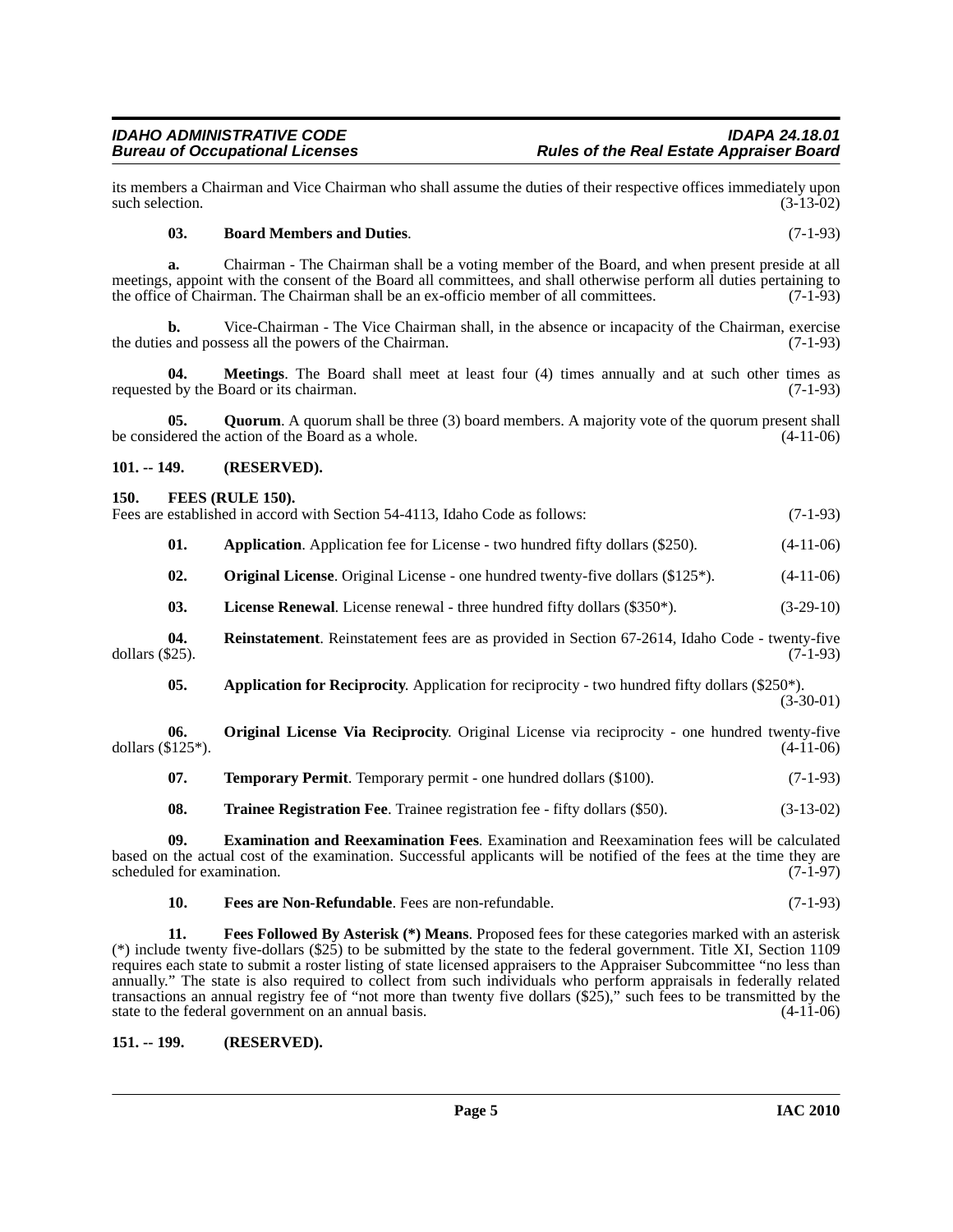#### <span id="page-5-3"></span><span id="page-5-0"></span>**200. APPLICATION (RULE 200).**

<span id="page-5-7"></span>**01. Filing Application with Supporting Documents and Fees**. Any person desiring to apply for licensure must submit a completed application with required supporting documents and appropriate fees to the Bureau at its official address. After the qualifications have been reviewed, verified and approved by the Board, the applicant will receive the pre-approved examination application and must submit the appropriate fees to the examining entity. (4-11-06) examining entity.

<span id="page-5-4"></span>**02. Application Deadline Date**. Completed applications must be received by the Bureau at least thirty (30) days prior to the next scheduled board meeting in order to be reviewed by the Board. Applications received less than thirty (30) days in advance will be held until a subsequent meeting. (3-13-02)

<span id="page-5-6"></span>**03. Eligibility for Examination**. The qualified applicant will be assigned to the first available examination subsequent to the determination of eligibility based on documentation that the applicant has met the required education and experience requirements. (4-11-06)

<span id="page-5-10"></span>**04. Trainee Registration Application**. Any person desiring registration as a trainee must submit a completed application with required supporting documents and appropriate fees to the Bureau at its official address. Completed applications must be received by the Bureau at least thirty (30) days prior to the next scheduled Board meeting in order to be reviewed by the Board. (3-13-02)

<span id="page-5-8"></span>**05. Lack of Activity**. If an applicant fails to respond to a Board request or an application has lacked activity for twelve (12) consecutive months, the application on file with the Board will be deemed denied and will be terminated upon thirty (30) days written notice, unless good cause is established to the Board. (3-29-10)

#### <span id="page-5-1"></span>**201. -- 249. (RESERVED).**

#### <span id="page-5-9"></span><span id="page-5-2"></span>**250. REQUIREMENTS FOR LICENSURE (RULE 250).**

All applicants for licensure in any real estate appraiser classification must comply with the following education, experience and examination requirements in addition to meeting those requirements set forth in Sections 275, 300,  $350$ , and  $400$  below.

<span id="page-5-5"></span>**01. Education**. If an individual has completed the education requirements on or before December 31, 2007, the individual must submit a complete application to the board before January 1, 2011. If an individual has not completed their educational requirement on or before December 31, 2007, or submits an application on January 1, 2011 or later, the individual must complete the educational requirements which became effective January 1, 2008 and any subsequent requirements adopted prior to the individual's application date. Hours will be credited only for courses with content that follows the Required Core Curriculum as outlined by the Appraisal Qualification Board.

 $(4-2-08)$ 

**a.** Credit toward the classroom hour requirement may only be granted where the length of the educational offering is at least fifteen (15) hours, and the individual successfully completes a closed-book examination pertinent to the educational offering. (4-11-06)

| $\mathbf{b}$ . | Credit for the classroom hour requirement may be obtained from the following: | $(7-1-97)$ |
|----------------|-------------------------------------------------------------------------------|------------|
| i.             | Colleges or Universities.                                                     | $(7-1-97)$ |
| ii.            | Community or Junior Colleges.                                                 | $(7-1-97)$ |
| iii.           | Courses approved by the Appraisal Qualifications Board.                       | $(4-2-08)$ |
| iv.            | State or Federal Agencies or Commissions.                                     | $(7-1-97)$ |
| V.             | Other providers approved by the Board.                                        | $(7-1-97)$ |
|                |                                                                               |            |

**c.** Only those courses completed preceding the date of application will be accepted for meeting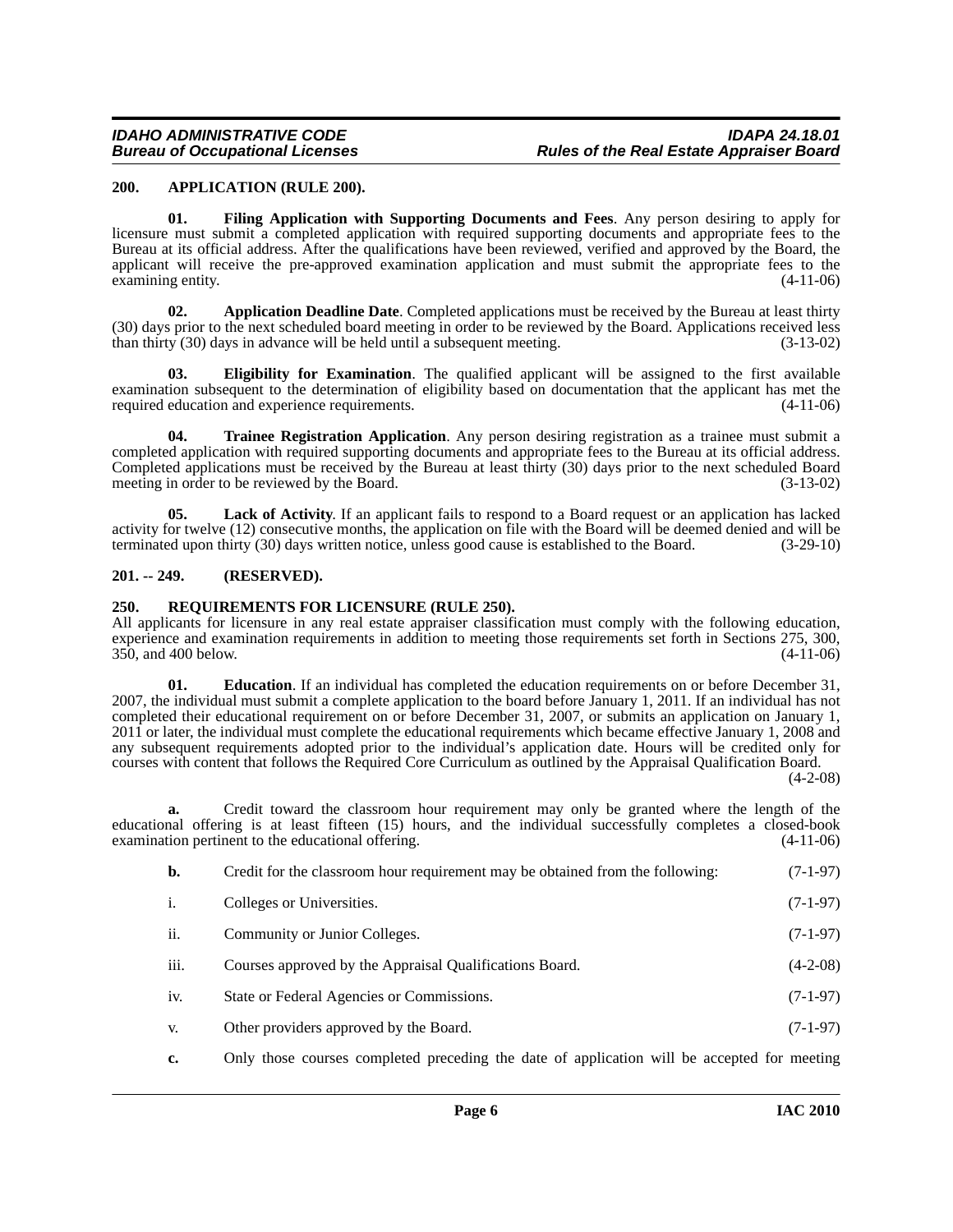educational requirements. (3-18-99)

**d.** Course credits that are obtained from the course provider by challenge examination without the course will not be accepted. (4-11-06) attending the course will not be accepted.

**e.** Prior to January 1, 2008, various appraisal courses may be credited toward the classroom hour education requirement. Applicants must demonstrate that their education involved coverage of those topics listed in Subsection 250.01.e. that are required for the license classification for which application is being made. Licensed Residential and Certified Residential must include emphasis in one (1) to four (4) unit residential properties; Certified General must include emphasis in nonresidential properties.

| i.    | Basic appraisal principles.                  | $(4-11-06)$ |
|-------|----------------------------------------------|-------------|
| ii.   | Basic appraisal procedures.                  | $(4-11-06)$ |
| iii.  | The fifteen (15) hour national USPAP course. | $(4-11-06)$ |
| iv.   | Market analysis and highest and best use.    | $(4-11-06)$ |
| V.    | Appraiser site valuation and cost approach.  | $(4-11-06)$ |
| vi.   | Sales comparison approach.                   | $(4-11-06)$ |
| vii.  | Sales income approach.                       | $(4-11-06)$ |
| viii. | Report writing and case studies.             | $(4-11-06)$ |
| ix.   | Statistics, modeling and finance.            | $(4-11-06)$ |
| X.    | Advanced applications and case studies.      | $(4-11-06)$ |
| X1.   | Appraisal subject matter electives.          | $(4-11-06)$ |

**f.** Advanced courses will be those courses for which an introductory or basic course is required as a prerequisite. Typically classes titled "Introductory," "Basic," or "Principles" will not be accepted for advanced requirements. (4-11-06)

#### <span id="page-6-0"></span>**02. Experience**. (7-1-97)

**a.** The work product claimed for experience credit must be in conformity with the USPAP or shall be in compliance with generally accepted standards which were in effect at the time those appraisals were prepared.

(3-13-02)

**b.** All appraisal experience must be obtained as a registered trainee or as a licensed appraiser.

(4-11-06)

**c.** Only experience gained during the five (5) years immediately preceding application will be considered for evaluation. (4-11-06)

**d.** Acceptable non field appraisal experience includes, but is not limited to the following: Fee and Staff appraisal analysis, ad valorem tax appraisal, condemnation appraisal, technical review appraisal, appraisal analysis, review appraisal, real estate counseling, highest and best use analysis, and feasibility analysis/study.  $(4-11-06)$ 

**e.** Each applicant applying for licensure must verify completion of the required experience via<br>under oath subject to penalty of perjury, and notarized on a form provided by the Board. (4-11-06) affidavit, under oath subject to penalty of perjury, and notarized on a form provided by the Board.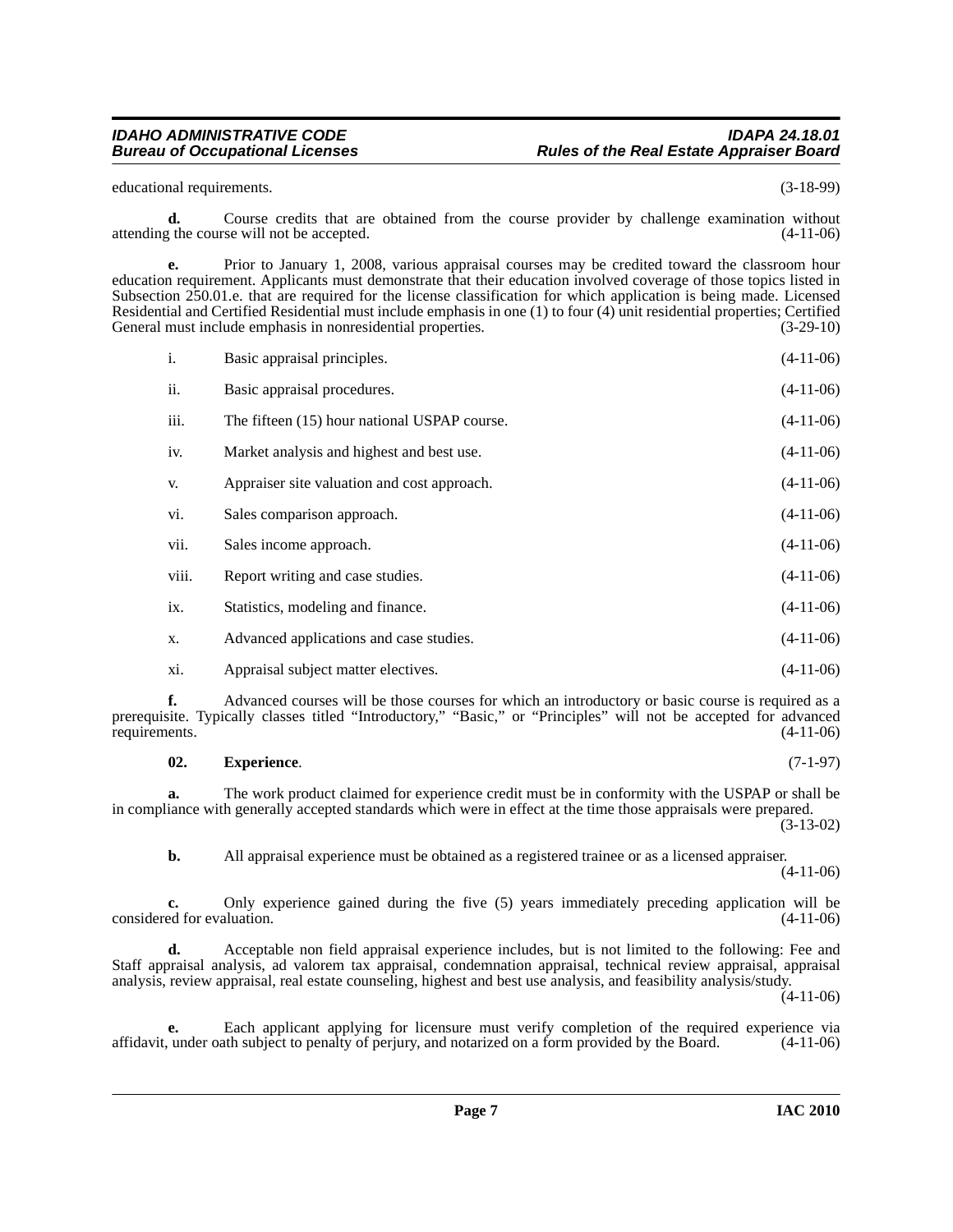i. The Board requires submission of a log that details hours claimed for experience credit. The log must include the following:

| (1)  | Type of property;                            | $(3-29-10)$ |
|------|----------------------------------------------|-------------|
| (2)  | Address of the property;                     | $(3-29-10)$ |
| (3)  | Report date;                                 | $(3-29-10)$ |
| (4)  | Description of work performed;               | $(3-29-10)$ |
| (5)  | Number of work hours;                        | $(3-29-10)$ |
| (6)  | Complexity;                                  | $(3-29-10)$ |
| (7)  | Approaches to value;                         | $(3-29-10)$ |
| (8)  | Appraised value;                             | $(3-29-10)$ |
| (9)  | Scope of supervising appraiser's review; and | $(3-29-10)$ |
| (10) | Supervision.                                 | $(3-29-10)$ |

ii. The Board reserves the right to contact an employer for confirmation of length and extent of ce claimed. This may require an employer to submit appraisal reports and/or an affidavit. (7-1-97) experience claimed. This may require an employer to submit appraisal reports and/or an affidavit.

iii. The Board may request submission of written reports or file memoranda that substantiate an t's claim for experience credit. (4-11-06) applicant's claim for experience credit.

**f.** Ad valorem tax appraisers must demonstrate the use of techniques to value properties similar to those used by appraisers and effectively use the process as defined in Subsection 010.08, Field Real Estate Appraisal Experience in order to receive experience credit. Experience in order to receive experience credit.

<span id="page-7-2"></span>**03.** Examination. Successful completion of an examination appropriate to the license classification being applied for and approved by the Board pursuant to the guidelines of the Appraisal Qualifications Board.

(4-11-06)

#### <span id="page-7-0"></span>**251. -- 274. (RESERVED).**

#### <span id="page-7-4"></span><span id="page-7-1"></span>**275. REGISTERED TRAINEE REAL ESTATE APPRAISER (RULE 275).**

<span id="page-7-3"></span>**01. Qualification**. Each applicant for registration as an appraiser trainee must meet the following requirements: (4-11-06)

**a.** Education. Beginning July 1, 2006, all applicants for registration as a trainee must document completion of at least seventy-five (75) classroom hours of courses in subjects related to real estate appraisal as  $f_{\text{0}}(4-11-06)$ 

i. Basic Appraisal Principles - not less than thirty (30) hours specifically including Real Property Concepts and Characteristics, Legal Considerations, Influences on Real Estate Values, Types of Value, Economic Principles, Overview of Real Estate Markets and Analysis, and Ethics and How They Apply in Appraisal Theory and Practice; and  $(4-11-06)$ 

ii. Basic Appraisal Procedures - not less than thirty (30) hours specifically including Overview of hes to Value, Valuation Procedures, Property Description, and Residential Applications; and (4-11-06) Approaches to Value, Valuation Procedures, Property Description, and Residential Applications; and

iii. National USPAP Course - not less than fifteen (15) hours. (4-11-06)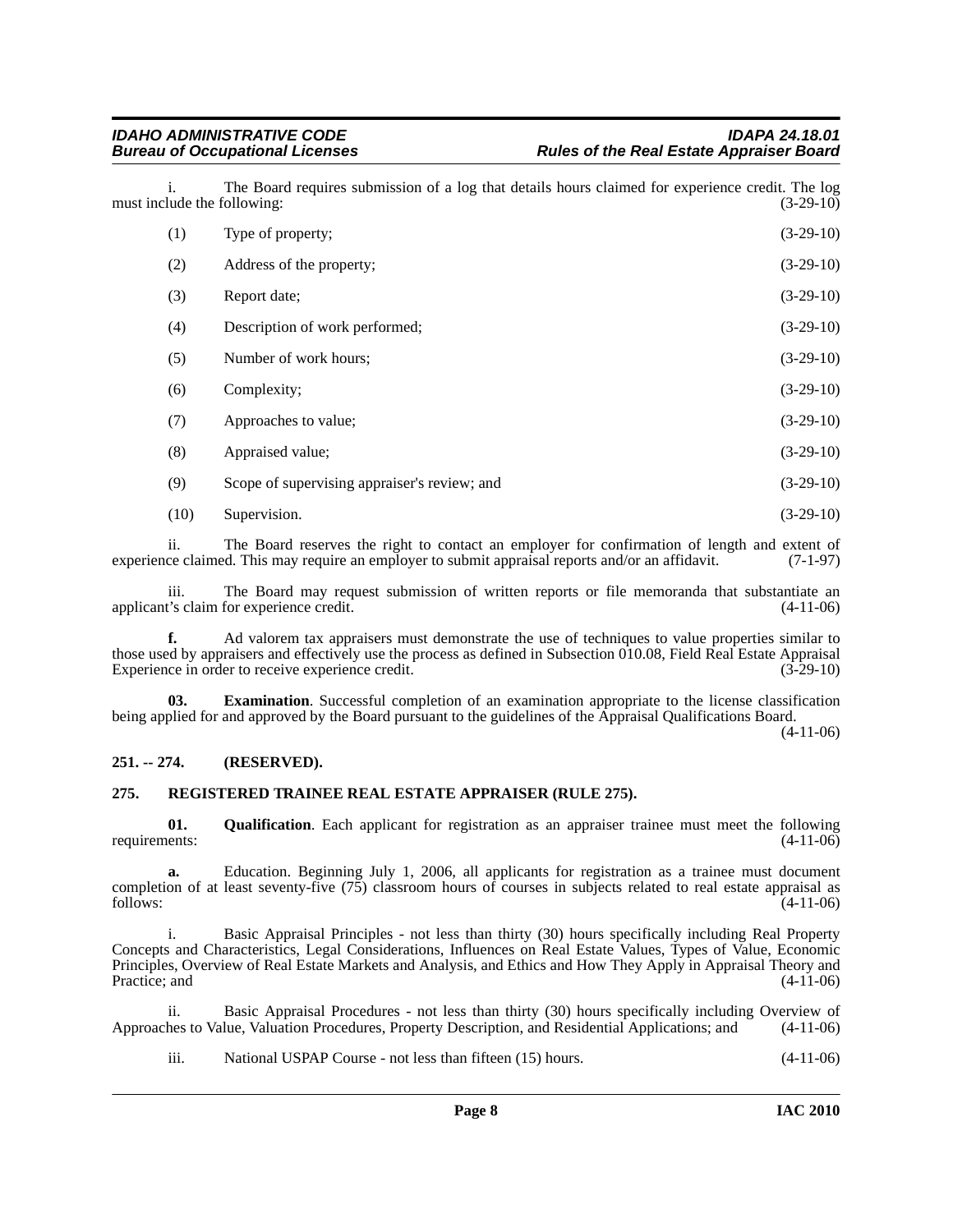**b.** Experience. All applicants for registration as a trainee must retain and identify at least one (1) licensed real estate appraiser who agrees to provide the supervision required by law and rule. The supervising appraiser shall: (4-11-06) appraiser shall:

i. Hold a current and unrestricted Idaho license as a Certified Residential Appraiser or a Certified General Appraiser; and

ii. Submit evidence of completion of an approved four-hour continuing education course regarding the role of a supervising appraiser. (3-29-10)

iii. Not have been disciplined by the Board within the previous four  $(4)$  years from acting as a or; and  $(4-11-06)$ supervisor; and

iv. Not be registered to provide supervision responsibilities to more than three (3) appraiser trainees at (1) time; and (4-11-06) any one  $(1)$  time; and

v. Be responsible for the training and direct supervision of the appraiser trainee; and (4-11-06)

vi. Accept responsibility for all appraisal reports by signing and certifying that the report is in compliance with USPAP; and (4-11-06)

vii. Review all appraiser trainee appraisal report(s); and (4-11-06)

viii. Personally inspect each appraised property with the appraiser trainee until the supervising appraiser determines the appraiser trainee is competent in accordance with the Competency Provision of USPAP for the property type. (4-11-06)

**c.** Examination. Each trainee applicant shall document successful passage of examinations in each of the prerequisite courses required for registration as a trainee. (4-11-06)

<span id="page-8-0"></span>**02. Scope and Practice**. An Appraiser Trainee shall not be involved in the appraisal of any property that exceeds the lawful scope of practice of the supervising appraiser. The appraiser trainee shall be subject to USPAP. (4-11-06)

**a.** Each appraiser trainee is permitted to have more than one (1) supervising appraiser provided a supervising appraiser is not registered to more than three  $(3)$  trainees at any one  $(1)$  time.  $(4-11-06)$ 

**b.** An appraisal log shall be maintained for each supervising appraiser by the appraiser trainee and lude no less than the following for each appraisal: (4-11-06) shall include no less than the following for each appraisal:

|             | 1.              | Type of property.                                                                           | $(4-11-06)$ |
|-------------|-----------------|---------------------------------------------------------------------------------------------|-------------|
|             | 11.             | Date of report.                                                                             | $(4-11-06)$ |
|             | iii.            | Address of subject property.                                                                | $(4-11-06)$ |
| supervisor. | 1V <sub>1</sub> | Description of work performed by the trainee and the scope of review and supervision of the | $(4-11-06)$ |
|             | V.              | Number of work hours.                                                                       | $(4-11-06)$ |

vi. Signature and license number of the supervising appraiser. (4-11-06)

**c.** An appraiser trainee shall be entitled to obtain copies of all appraisal reports prepared by the trainee.  $(4-11-06)$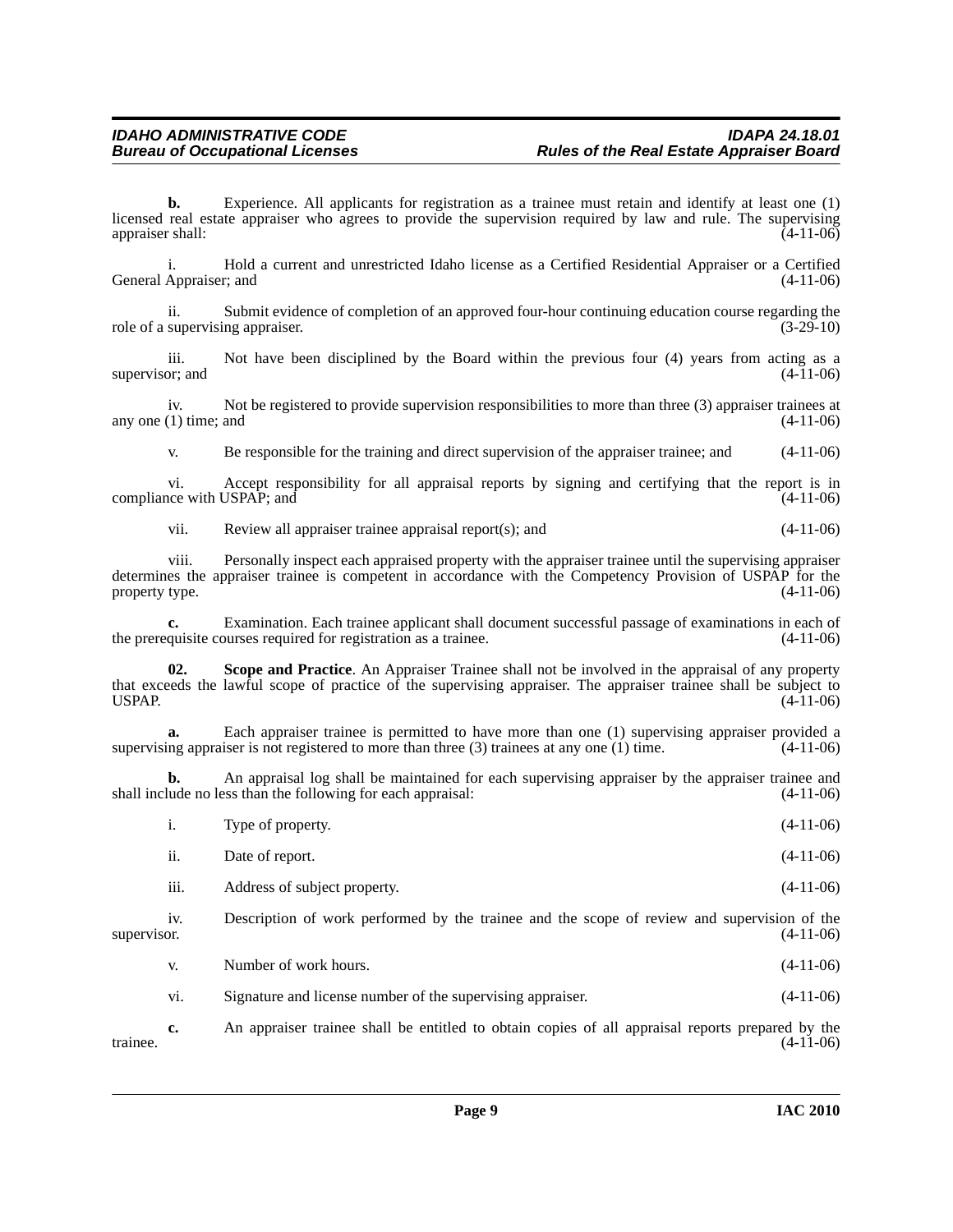<span id="page-9-2"></span>**03. Continuing Education**. Prior to the second renewal and for each renewal thereafter, an appraiser rall be required to obtain: (3-29-10) trainee shall be required to obtain:

**a.** The equivalent of fifteen (15) classroom hours of instruction in approved courses or seminars during the twelve (12) month period preceding the renewal. Once every twenty-four (24) months, registered appraiser trainees will be required to attend an approved seven-hour USPAP update course or the equivalent. (3-29-10)

**b.** All continuing education shall be in compliance with Subsections 401.01 through 401.05.

(3-29-10)

**c.** Continuing education credit may also be granted for participation, other than as a student, in appraisal educational processes and programs. Examples of activities for which credit may be granted are teaching, program development, authorship of textbooks, or similar activities that are determined to be equivalent to obtaining continuing education. (4-11-06)

**d.** The purpose of continuing education is to ensure that the appraiser trainee participates in a program trains and increases skill, knowledge and competence in real estate appraising. (4-11-06) that maintains and increases skill, knowledge and competence in real estate appraising.

#### <span id="page-9-0"></span>**276. -- 299. (RESERVED).**

#### <span id="page-9-4"></span><span id="page-9-1"></span>**300. LICENSED RESIDENTIAL REAL ESTATE APPRAISER CLASSIFICATION APPRAISER QUALIFICATION CRITERIA (RULE 300).**

The state licensed residential real estate appraiser classification applies to the appraisal of residential real property consisting of one (1) to four (4) noncomplex residential units having a transaction value less than one million dollars (\$1,000,000) and complex one (1) to four (4) residential units having a transaction value less than two hundred fifty thousand dollars (\$250,000). Applicants must meet the following education, experience and examination requirements in addition to complying with Section 250. Subsequent to being licensed, every licensee must annually meet the continuing education requirement. (4-11-06)

<span id="page-9-3"></span>**01.** Education. Prior to January 1, 2008, as a prerequisite to taking the examination for licensure as an Idaho Licensed Real Estate Appraiser, each applicant shall present evidence satisfactory to the board of having successfully completed not less than ninety (90) classroom hours of courses in subjects related specifically to real estate appraisal that have been approved by the board. Each applicant must have successfully completed not less than seventy-five (75) classroom hours of study related to those topics outlined under Subsection 250.01.e., the basic principles of real estate appraising. Not less than fifteen (15) and no more than twenty (20) classroom hours of studies within the last five (5) years specifically relating to the USPAP, and Code of Ethics will be credited to the classroom hour requirement. Beginning on January 1, 2008, as a prerequisite to taking the examination for licensure as an Idaho Licensed Residential Real Estate Appraiser, each applicant shall: (3-29-10)

**a.** Document registration as an Appraiser Trainee; and (4-11-06)

**b.** Document the successful completion of not less than seventy-five (75) classroom hours of courses in subjects related to real estate appraisal as follows: (4-11-06)

i. Residential Market Analysis and Highest and Best Use - not less than fifteen (15) hours; and (4-11-06)

ii. Residential Appraiser Site Valuation and Cost Approach - not less than fifteen (15) hours; and (4-11-06)

iii. Residential Sales Comparison and Income Approaches - not less than thirty (30) hours specifically including Valuation Principles and Procedures - Sales Comparison Approach; Valuation Principles and Procedures - Income Approach; Finance and Cash Equivalency; Financial Calculator Introduction; Identification, Derivation and Measurement of Adjustments; Gross Rent Multipliers; Partial Interests; Reconciliation; and Case Studies; and

(4-11-06)

iv. Residential Report Writing and Case Studies - not less than fifteen (15) hours specifically including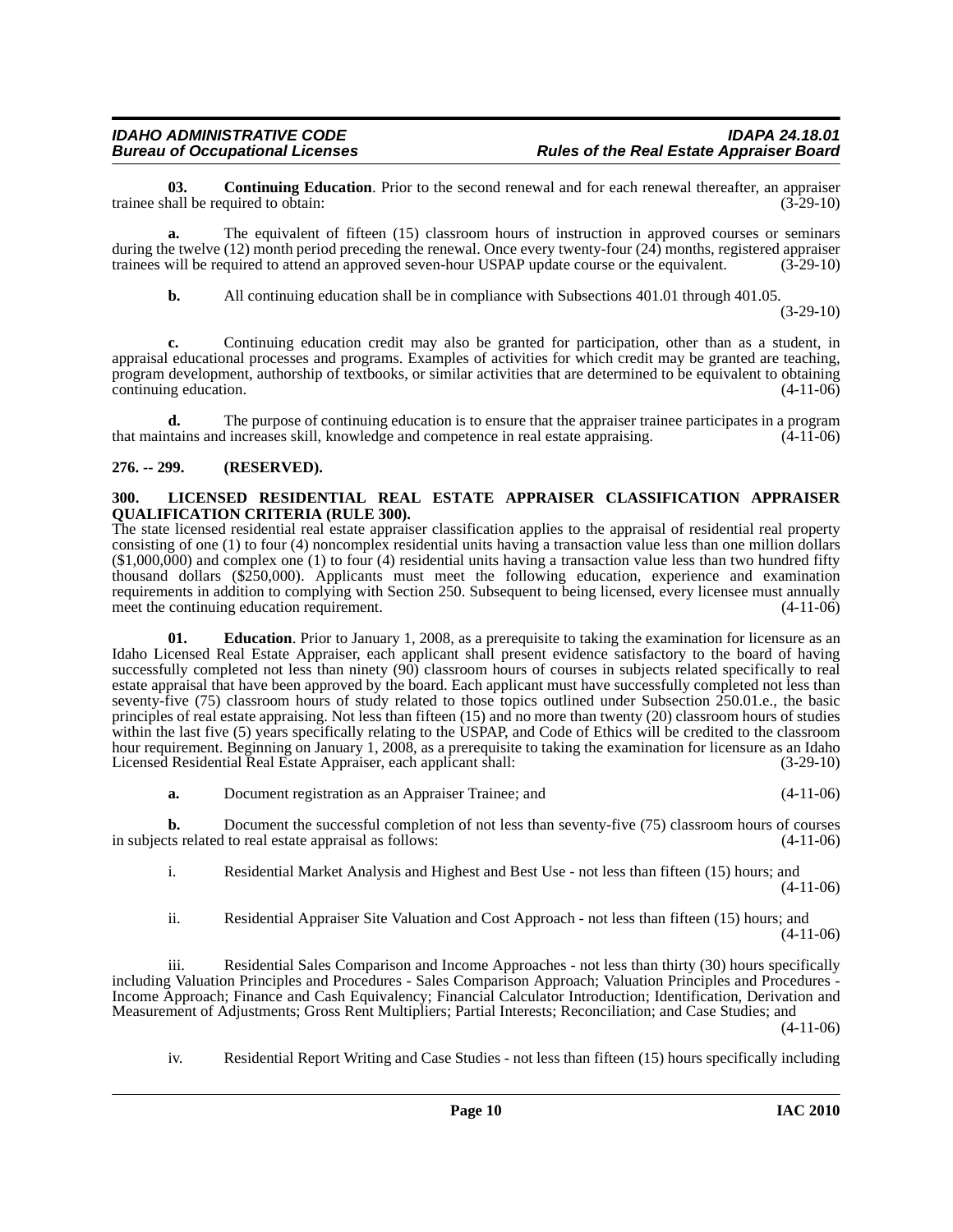Writing and Reasoning Skills; Common Writing Problems; Form Reports; Report Options and USPAP Compliance; Case Studies.

<span id="page-10-5"></span>**02.** Experience. Prerequisite to sit for the examination: (7-1-97)

**a.** Document two thousand (2,000) hours of supervised appraisal experience as a registered Appraiser Trainee in no less than twelve (12) months. Experience documentation in the form of reports or file memoranda should be available to support the claim for experience. (4-11-06)

**b.** Of the required two thousand (2,000) hours, the applicant must accumulate a minimum of one thousand five hundred (1,500) hours from field real estate appraisal experience. The balance of five hundred (500) hours may include non field experience, refer to Subsection  $250.02$ .d.  $(4-11-06)$ 

<span id="page-10-4"></span>**Examination**. Successful completion of the Licensed Residential Appraiser examination approved by the Board pursuant to the guidelines of the Appraisal Qualifications Board. (4-11-06)

#### <span id="page-10-0"></span>**301. -- 349. (RESERVED).**

#### <span id="page-10-2"></span><span id="page-10-1"></span>**350. CERTIFIED RESIDENTIAL REAL ESTATE APPRAISER CLASSIFICATION APPRAISER QUALIFICATION CRITERIA (RULE 350).**

The State Certified Residential Real Estate Appraiser classification applies to the appraisal of residential properties of four (4) or less units without regard to transaction value or complexity. Applicants must meet the following education, experience and examination requirements in addition to complying with Section 250. Subsequent to being certified every licensee must annually meet the continuing education requirement. (4-11-06)

<span id="page-10-3"></span>**01.** Education. Prior to January 1, 2008, as a prerequisite to taking the examination for licensure as an Idaho Certified Residential Real Estate Appraiser, each applicant shall present evidence satisfactory to the board of having successfully completed not less than one hundred twenty (120) classroom hours of courses in subjects related specifically to real estate appraisal that have been approved by the board. Each applicant must have successfully completed not less than ninety (90) classroom hours of study related to those topics outlined under Subsection 250.01.e., the basic principles of real estate appraising and thirty (30) classroom hours of advanced residential or nonresidential specialized courses relating to the topics specified at Subsection 250.01.e. Not less than fifteen (15) and no more than twenty (20) classroom hours of studies within the last five (5) years specifically relating to the USPAP, and Code of Ethics; will be credited to the classroom hour requirement. Beginning on January 1, 2008, as a prerequisite to taking the examination for licensure as an Idaho Certified Residential Real Estate Appraiser, each applicant shall:

(3-30-07)

**a.** Hold an Associate Degree or higher from an accredited college or university or document successful completion of no less than twenty-one (21) college semester credit hours in English Composition, Principles of Economics (micro or macro), Finance, Algebra, Geometry or higher mathematics, Statistics, Computer Science, and Business or Real Estate Law; and (4-2-08)

**b.** Document registration as an Appraiser Trainee and completion of the education required for licensure as a Licensed Residential Real Estate Appraiser or hold a current license as a Licensed Residential Real Estate Appraiser; and (4-11-06)

**c.** Document the successful completion of not less than fifty (50) classroom hours of courses in subjects related to real estate appraisal as follows: (4-11-06)

i. Statistics, Modeling and Finance - not less than fifteen (15) hours specifically including Statistics; Valuation Models (AVM's and Mass Appraisal); and Real Estate Finance; and (4-11-06)

ii. Advanced Residential Applications and Case Studies - not less than fifteen (15) hours specifically including Complex Property, Ownership and Market Conditions; Deriving and Supporting Adjustments; Residential Market Analysis; and Advanced Case Studies; and

iii. Appraisal Subject Matter Electives - not less than twenty (20) hours and may include hours over the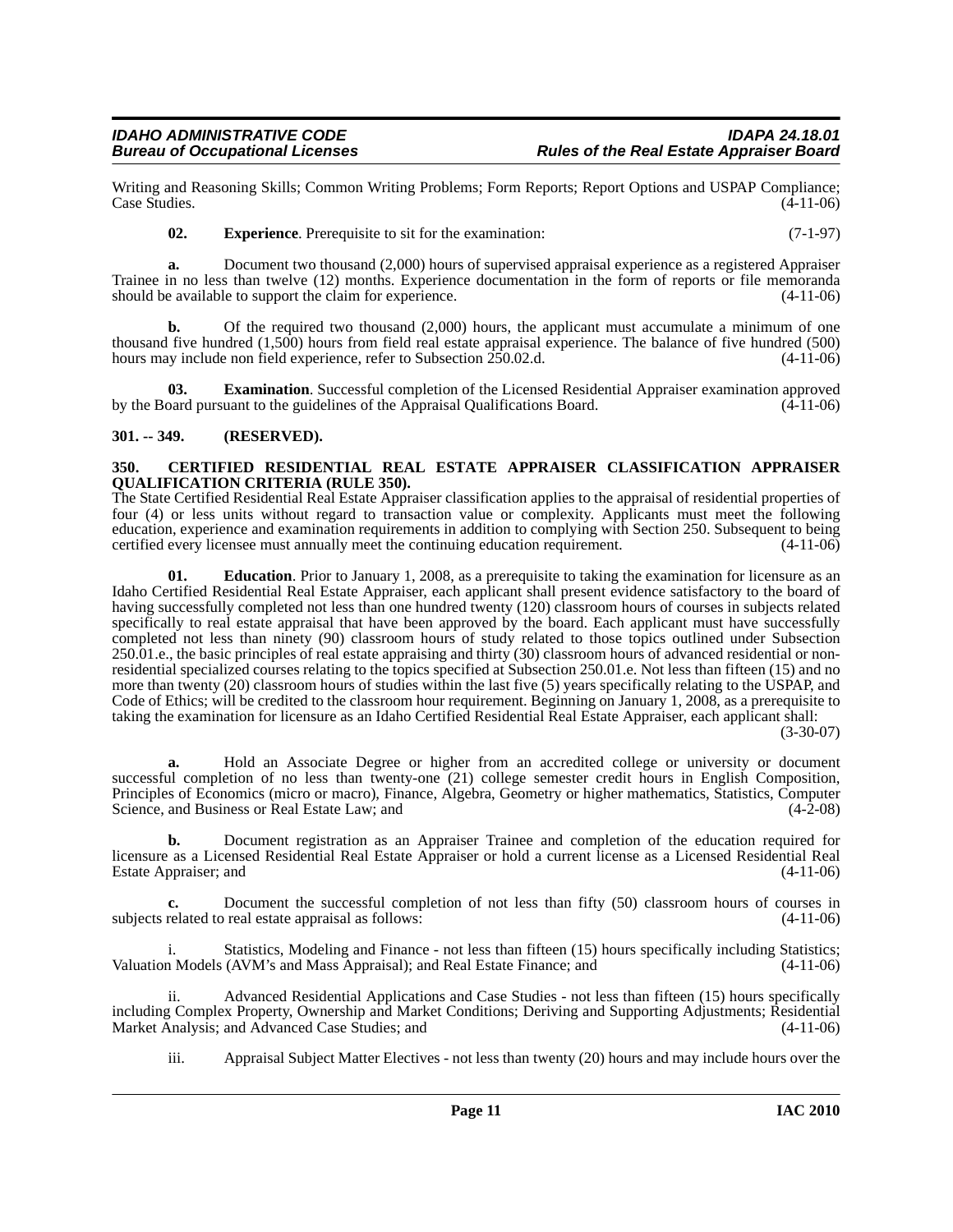## *IDAHO ADMINISTRATIVE CODE IDAPA 24.18.01*

minimum shown in Subsection 350.01.c. (4-11-06)

<span id="page-11-4"></span>**02. Experience**. Experience is a prerequisite to sit for the licensure examination: (4-11-06)

**a.** Document two thousand five hundred (2,500) hours of appraisal experience in no less than twentyfour (24) months (see Subsection 250.02). Experience documentation in the form of reports or file memoranda should be available to support the claim for experience.

**b.** Two thousand (2,000) hours of the experience shall be from residential field appraisal experience. The balance of five hundred (500) hours may include non field experience, refer to Subsection 250.02.d. (4-11-06)

#### <span id="page-11-0"></span>**351. -- 399. (RESERVED).**

#### <span id="page-11-2"></span><span id="page-11-1"></span>**400. CERTIFIED GENERAL REAL ESTATE APPRAISER CLASSIFICATION APPRAISER QUALIFICATION CRITERIA (RULE 400).**

The State Certified General Real Estate Appraiser classification applies to the appraisal of all types of real property. Applicants must meet the following examination, education, and experience requirements in addition to complying with Section 250. Subsequent to being certified, an individual must meet the continuing education requirement.

(4-2-08)

<span id="page-11-3"></span>**01.** Education. Prior to January 1, 2008, as a prerequisite to taking the examination for licensure as an Idaho State Certified General Real Estate Appraiser, each applicant shall present evidence satisfactory to the board of having successfully completed not less than one hundred eighty (180) classroom hours of courses in subjects related specifically to real estate appraisal approved by the board. Each applicant must have successfully completed not less than one hundred sixty (160) classroom hours of study related to those topics outlined under Subsection 250.01.e. Not less than fifteen  $(15)$  and no more than twenty  $(20)$  classroom hours of studies within the last five (5) years specifically relating to the USPAP, and Code of Ethics; and one hundred (100) classroom hours of advanced non residential specialized courses relating to the topics specified at Subsection 250.01.e. Beginning on January 1, 2008, as a prerequisite to taking the examination for licensure as an Idaho Certified General Real Estate Appraiser, each applicant shall: (3-30-07)

**a.** Hold a Bachelors Degree or higher from an accredited college or university or document successful completion of no less than thirty (30) college semester credit hours in English Composition, Micro Economics, Macro Economics, Finance, Algebra, Geometry or higher mathematics, Statistics, Computer Science, and Business or Real Estate Law, and two (2) elective courses in accounting, geography, ageconomics, business management, or real estate; and (4-2-08)

**b.** Document registration as an Appraiser Trainee and document the successful completion of not less than two hundred twenty-five (225) classroom hours of courses in subjects related to real estate appraisal as follows: (3-29-10)

i. Statistics, Modeling and Finance: not less than fifteen (15) hours specifically including Statistics; Valuation Models (AVM's and Mass Appraisal); and Real Estate Finance; (3-29-10)

ii. General Appraiser Market Analysis and Highest and Best Use: not less than thirty (30) hours; (3-29-10)

iii. General Appraiser Sales Comparison Approach: not less than thirty (30) hours specifically including Value Principles, Procedures, Identification and Measurement of Adjustments, Reconciliation, and Case Studies;  $(3-29-10)$ 

iv. General Appraiser Site Valuation and Cost Approach: not less than thirty (30) hours; (3-29-10)

v. General Appraiser Income Approach: not less than sixty (60) hours specifically including Overview, Compound Interest, Lease Analysis, Income Analysis, Vacancy and Collection Law, Estimating Operating Expenses and Reserves, Reconstructed Income and Expense Statement, Stabilized Net Operating Income Estimate, Direct Capitalization, Discounted Cash Flow, Yield Capitalization, Partial Interest, and Case Studies; (3-29-10)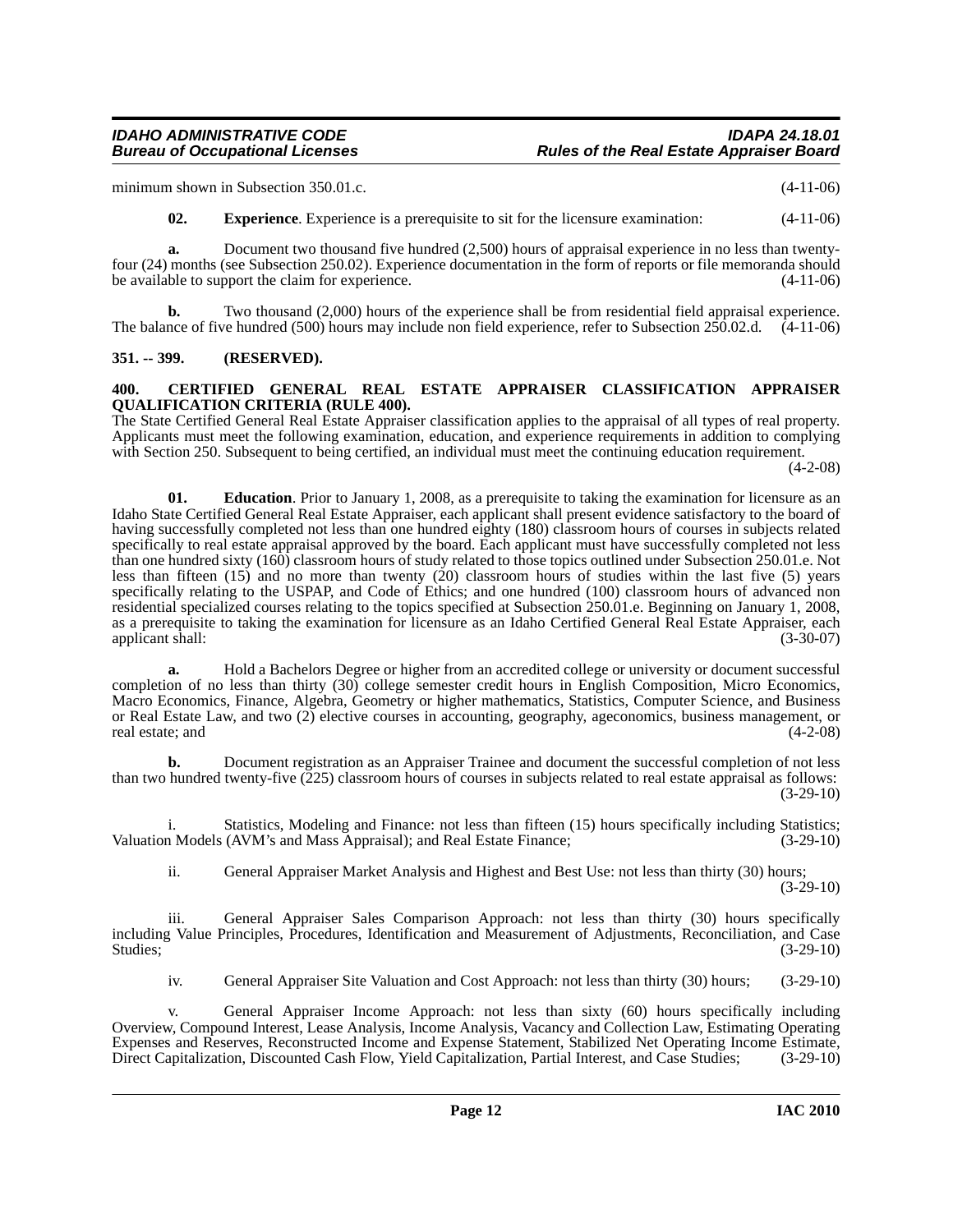vi. General Appraiser Report Writing and Case Studies: not less than thirty (30) hours specifically including Writing and Reasoning Skills, Common Writing Problems, Report Options and USPAP Compliance, and Case Studies; and

vii. Appraisal Subject Matter Electives: not less than thirty (30) hours and may include hours over the minimum shown in Subsection  $400.01$ .b.; or

**c.** Document licensure as a Licensed Residential Real Estate Appraiser and the successful completion of not less than one hundred fifty (150) classroom hours of courses in subjects related to real estate appraisal as follows: (3-29-10)  $f_{0}$  follows:  $(3-29-10)$ 

i. Statistics, Modeling and Finance: not less than fifteen (15) hours specifically including Statistics; Valuation Models (AVM's and Mass Appraisal); and Real Estate Finance; and (4-11-06)

ii. General Appraiser Market Analysis and Highest and Best Use: not less than fifteen (15) hours; and (3-29-10)

iii. General Appraiser Sales Comparison Approach: not less than fifteen (15) hours specifically including Value Principles, Procedures, Identification and Measurement of Adjustments, Reconciliation, and Case Studies; and (3-29-10)

iv. General Appraiser Site Valuation and Cost Approach: not less than fifteen (15) hours; and (3-29-10)

v. General Appraiser Income Approach: not less than forty-five (45) hours specifically including Overview, Compound Interest, Lease Analysis, Income Analysis, Vacancy and Collection Law, Estimating Operating Expenses and Reserves, Reconstructed Income and Expense Statement, Stabilized Net Operating Income Estimate, Direct Capitalization, Discounted Cash Flow, Yield Capitalization, Partial Interest, and Case Studies; and (3-29-10)

General Appraiser Report Writing and Case Studies: not less than fifteen (15) hours specifically including Writing and Reasoning Skills, Common Writing Problems, Report Options and USPAP Compliance, and Case Studies; and (3-29-10)

vii. Appraisal Subject Matter Electives: not less than thirty (30) hours and may include hours over the minimum shown in Subsection 400.01.c.; or (3-29-10)

**d.** Document licensure as a Certified Residential Real Estate Appraiser and the successful completion of not less than one hundred five (105) classroom hours of courses in subjects related to real estate appraisal as follows: (3-29-10)  $f_{0}$  follows:  $(3-29-10)$ 

i. General Appraiser Market Analysis and Highest and Best Use: not less than fifteen (15) hours; and (3-29-10)

ii. General Appraiser Sales Comparison Approach: not less than fifteen (15) hours specifically including Value Principles, Procedures, Identification and Measurement of Adjustments, Reconciliation, and Case Studies; and  $(3-29-10)$ 

iii. General Appraiser Site Valuation and Cost Approach: not less than fifteen (15) hours; and (3-29-10)

General Appraiser Income Approach: not less than forty-five (45) hours specifically including Overview, Compound Interest, Lease Analysis, Income Analysis, Vacancy and Collection Law, Estimating Operating Expenses and Reserves, Reconstructed Income and Expense Statement, Stabilized Net Operating Income Estimate, Direct Capitalization, Discounted Cash Flow, Yield Capitalization, Partial Interest, and Case Studies; and (3-29-10)

v. General Appraiser Report Writing and Case Studies: not less than fifteen (15) hours specifically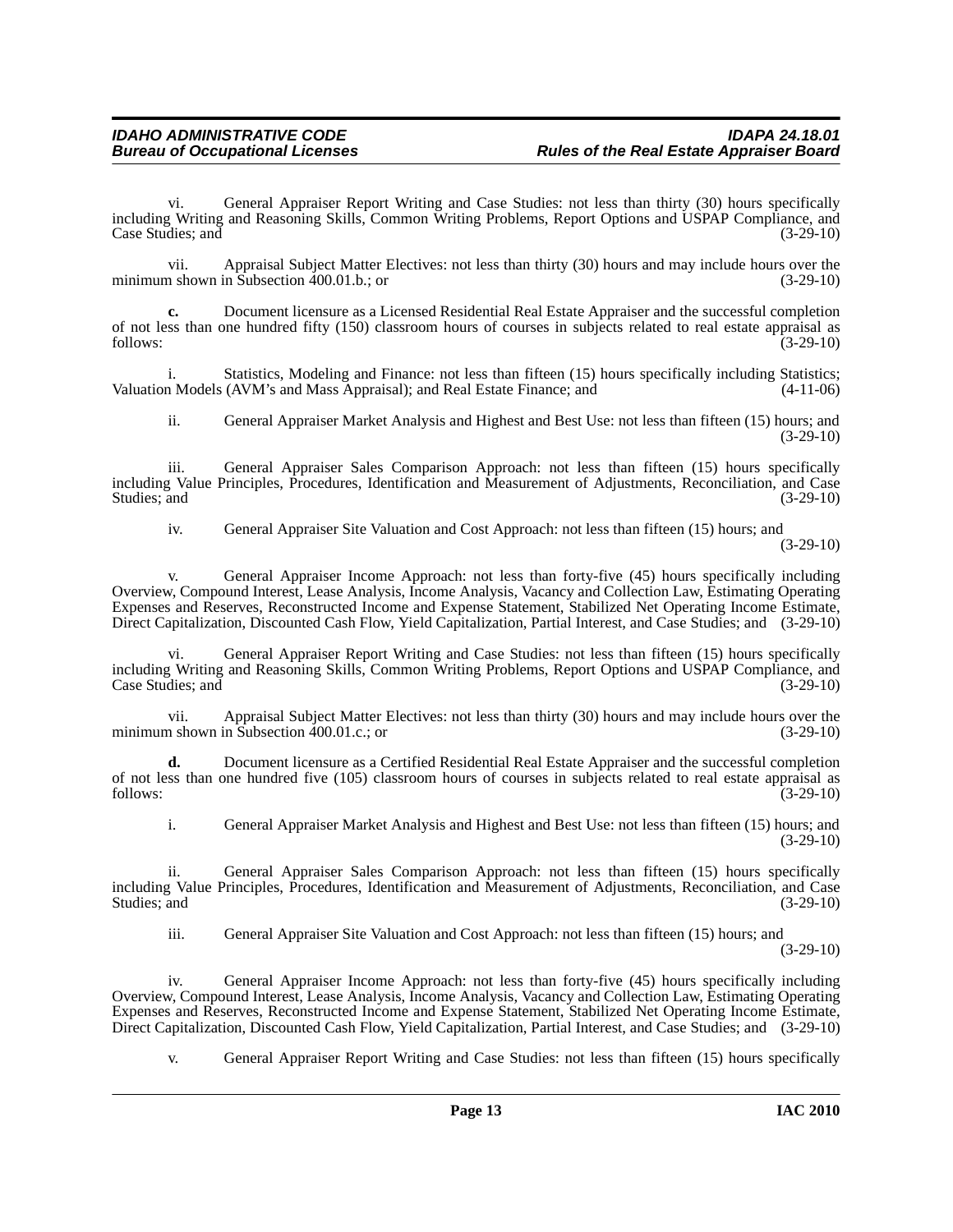including Writing and Reasoning Skills, Common Writing Problems, Report Options and USPAP Compliance, and Case Studies. (3-29-10) Case Studies.

<span id="page-13-4"></span>**02. Experience**. Experience is a prerequisite to sit for the licensure examination: (4-11-06)

**a.** Document three thousand (3,000) hours of appraisal experience in no less than thirty (30) months (See Subsection 250.02). Experience documentation in the form of reports or file memoranda should be available to support the claim for experience. (4-11-06)

**b.** One thousand five hundred (1,500) hours of the experience must be nonresidential appraisal experience. The balance of one thousand five hundred  $(1,500)$  hours may be solely residential experience or can include up to five hundred  $(500)$  hours of nonfield experience as outlined in Subsection 250.02.d.  $(4-11-0$ include up to five hundred (500) hours of nonfield experience as outlined in Subsection 250.02.d.

#### <span id="page-13-1"></span><span id="page-13-0"></span>**401. CONTINUING EDUCATION (RULE 401).**

All certified/licensed appraisers must comply with the following continuing education requirements: (7-1-97)

<span id="page-13-6"></span>**01. Purpose of Continuing Education**. The purpose of continuing education is to ensure that the appraiser participates in a program that maintains and increases his skill, knowledge and competency in real estate appraising. (7-1-97)

**02. Hours Required**. The equivalent of fifteen (15) classroom hours of instruction in courses or seminars during each year prior to renewal is required. If the licensee completes two (2) or more courses having substantially the same content during any one (1) renewal period, the licensee only will receive continuing education credit for one  $(1)$  of the courses. (3-29-10)

<span id="page-13-5"></span>**a.** A classroom hour is defined as fifty (50) minutes out of each sixty (60) minute segment. (7-1-93)

**b.** Credit toward the classroom hour requirement may be granted only where the length of the nal offering is at least two (2) hours. educational offering is at least two  $(2)$  hours.

**c.** Credit for the classroom hour requirement may be obtained by accredited courses which have been approved by the Appraisal Qualification Board and by courses approved by Real Estate Appraiser Boards of states with reciprocity with Idaho. All other courses must have approval of the Board, which shall require documentation including the instructors and their qualifications, course content, length of course, and its location. Courses shall be approved for a period of four  $(4)$  years.

**d.** Once every twenty-four (24) months, Idaho State Certified/Licensed Real Estate Appraisers and registered trainees will be required to attend an approved seven (7) hour USPAP update course or the equivalent.

(3-29-10)

<span id="page-13-2"></span>**03. Credit for Appraisal Educational Processes and Programs**. Continuing education credit may also be granted for participation, other than as a student, in appraisal educational processes and programs. Examples of activities for which credit may be granted are teaching, program development, authorship of textbooks, or similar activities which are determined to be equivalent to obtaining continuing education. Credit for educational processes and programs continuing education shall not exceed one-half  $(1/2)$  of the total continuing education credits required for a renewal period.  $(4-2-08)$ for a renewal period.

<span id="page-13-3"></span>**04. Credit for Attending the Licensure Board Meetings**. Continuing education credit may be granted for a maximum of two (2) hours each renewal period for time spent attending one (1) Board meeting.<br>Members of the board shall not be entitled to continuing education credit for board service. (4-2-08) Members of the board shall not be entitled to continuing education credit for board service.

<span id="page-13-7"></span>**Requirement When a Certificate/License Is Cancelled**. For each year (less than five (5)) in which a license is lapsed, canceled, or otherwise non-renewed, fifteen (15) hours of continuing education must be documented, including a seven (7) hour USPAP update course, prior to reinstatement. (3-30-07)

<span id="page-13-8"></span>**Special Exemption**. The Board shall have authority to make exceptions for reasons of individual hardship, including health, when certified by a medical doctor, or other good cause. The appraiser must provide any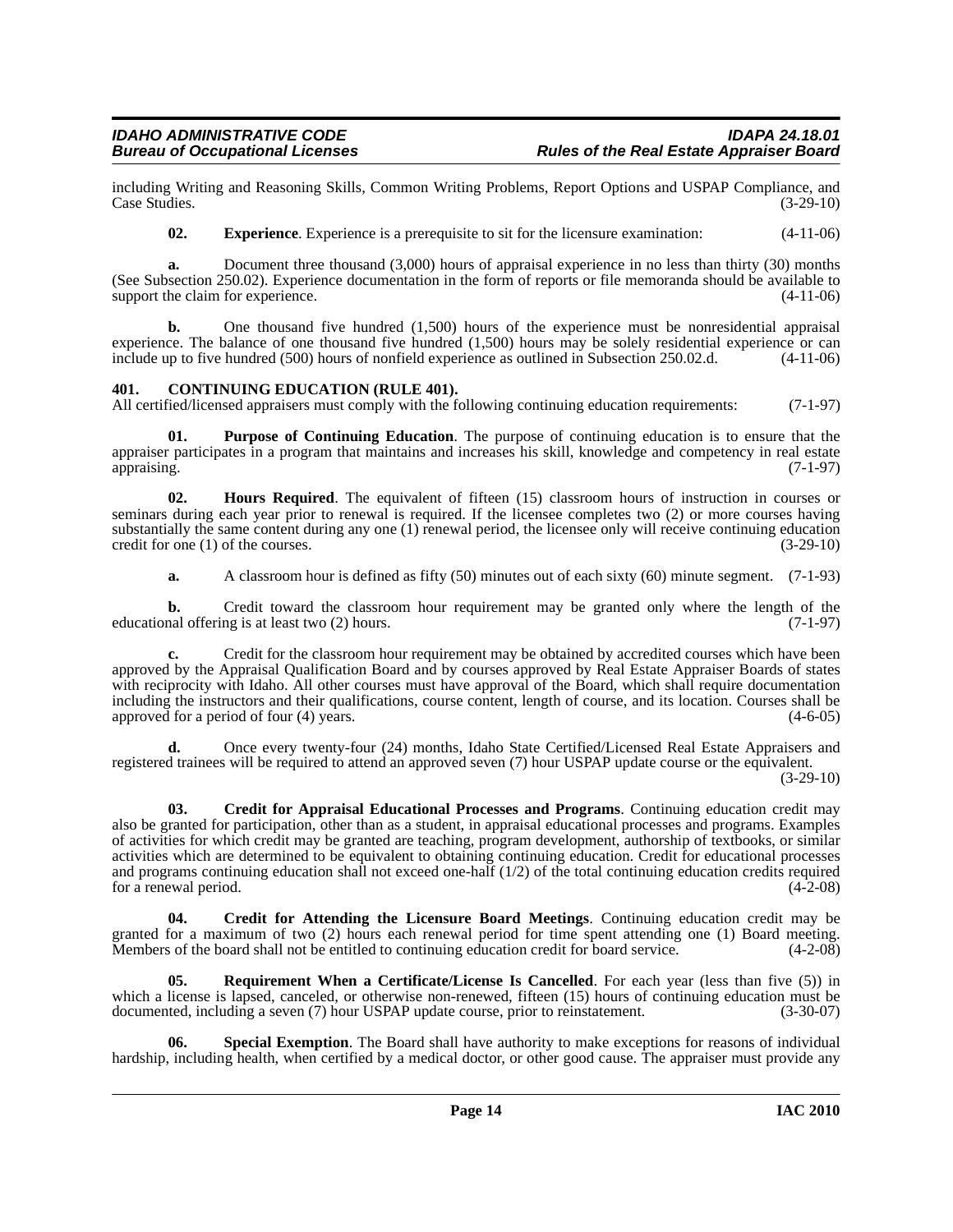information requested by the Board to assist in substantiating hardship cases. This exemption is granted at the sole discretion of the Board.

#### <span id="page-14-0"></span>**402. -- 449. (RESERVED).**

#### <span id="page-14-20"></span><span id="page-14-1"></span>**450. RECIPROCITY (RULE 450).**

Applicant must comply with Section 54-4115, Idaho Code. (7-1-93)

<span id="page-14-22"></span><span id="page-14-19"></span><span id="page-14-16"></span>**01.** File Application. File applications on forms provided by the Board. (7-1-93)

**02. Submit Statement Verifying Certification/Licensure**. Submit current notarized statement verifying certification/licensure in good standing in another state. (7-1-93)

**03. Reciprocal License Issued**. No reciprocal license will be issued where the applicant was originally licensed in a state other than that upon which the reciprocity application is based. (7-1-97)

#### <span id="page-14-2"></span>**451. -- 499. (RESERVED).**

#### <span id="page-14-23"></span><span id="page-14-3"></span>**500. TEMPORARY PRACTICE (RULE 500).**

<span id="page-14-21"></span>**01. Requirements for Issuance**. A permit to temporarily practice may be issued to individuals coming to Idaho who are certified/licensed in another state and are either transferring to Idaho or have a temporary<br>assignment in Idaho. (7-1-93) assignment in Idaho.

<span id="page-14-18"></span>**02. Provide Proof of Current Certification or Licensure**. Must provide proof of current certification or licensure in good standing in another state or meet the requirements as set forth in these rules, and comply with Section 54-4115(3), Idaho Code, regarding irrevocable consent. (7-1-93)

<span id="page-14-12"></span>**03. Assignments and Length of Time Permit Will Be Issued**. Permit to temporarily practice will be issued on a per appraisal assignment basis for a period not to exceed six (6) months. A temporary permit may be extended one  $(1)$  time only.

#### <span id="page-14-4"></span>**501. -- 524. (RESERVED).**

#### <span id="page-14-15"></span><span id="page-14-5"></span>**525. DISCIPLINE (RULE 525).**

<span id="page-14-13"></span>**01.** Civil Fine. The Board may impose a civil fine not to exceed one thousand dollars (\$1,000) upon a or certified real estate appraiser for each violation of Section 54-4107(1), Idaho Code. (3-18-99) licensed or certified real estate appraiser for each violation of Section 54-4107(1), Idaho Code.

<span id="page-14-14"></span>**02. Costs and Fees**. The Board may order a licensed or certified real estate appraiser to pay the costs and fees incurred by the Board in the investigation or prosecution of the licensee for violation of Section 54-4107(1), Idaho Code. (3-18-99)

#### <span id="page-14-6"></span>**526. -- 549. (RESERVED).**

#### <span id="page-14-17"></span><span id="page-14-7"></span>**550. LEGAL ADVICE (RULE 550).**

All legal advice shall be furnished by the Bureau under contract with the Board. (3-13-02)

#### <span id="page-14-8"></span>**551. -- 599. (RESERVED).**

#### <span id="page-14-11"></span><span id="page-14-9"></span>**600. AMENDMENTS (RULE 600).**

The Board may propose to amend these Rules at any meeting of the Board by a favorable vote of three (3) members present, providing a copy of the proposed amendment shall have been mailed to each member of the Board at least fifteen (15) days prior to the meeting at which the amendment is to be considered and that such amendment is made<br>in accordance with the requirements of the law. in accordance with the requirements of the law.

#### <span id="page-14-10"></span>**601. -- 649. (RESERVED).**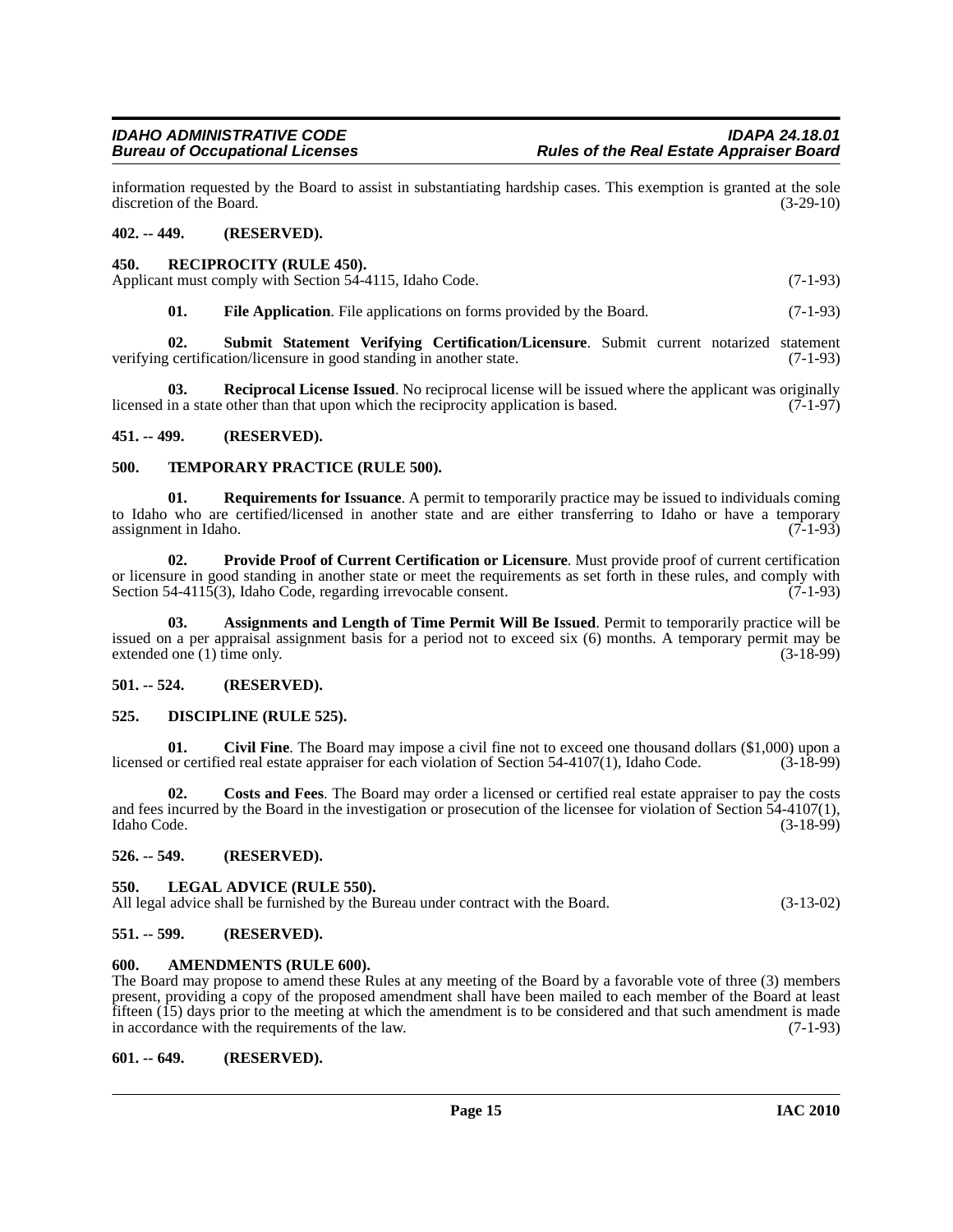#### <span id="page-15-6"></span><span id="page-15-0"></span>**650. RULES OF PROCEDURE UNDER THE ADMINISTRATIVE PROCEDURE ACT (RULE 650).**

All procedures available under the Board of Real Estate Appraisers shall be those adopted by the Bureau of Occupational Licenses. (7-1-93) Occupational Licenses.

#### <span id="page-15-1"></span>**651. -- 699. (RESERVED).**

#### <span id="page-15-7"></span><span id="page-15-2"></span>**700. UNIFORM STANDARDS OF PROFESSIONAL APPRAISAL PRACTICE/CODE OF ETHICS (RULE 700).**

The Uniform Standards of Professional Practice as published by the Appraisal Foundation and referenced in Section 004, are hereby adopted as the rules of conduct and code of ethics for all Real Estate Appraisers licensed under Title 54, Chapter 41, Idaho Code, and these rules. (3-13-02) 54, Chapter 41, Idaho Code, and these rules.

#### <span id="page-15-3"></span>**701. -- 799. (RESERVED).**

#### <span id="page-15-4"></span>**800. RULEMAKING HISTORY PRIOR TO JULY, 1993 (RULE 800).**

Adopted by Emergency January 7, 1992, Effective April 15, 1991, Adopted December 16, 1992, Effective January 5, 1993. 1993. (7-1-93)

<span id="page-15-5"></span>**801. -- 999. (RESERVED).**